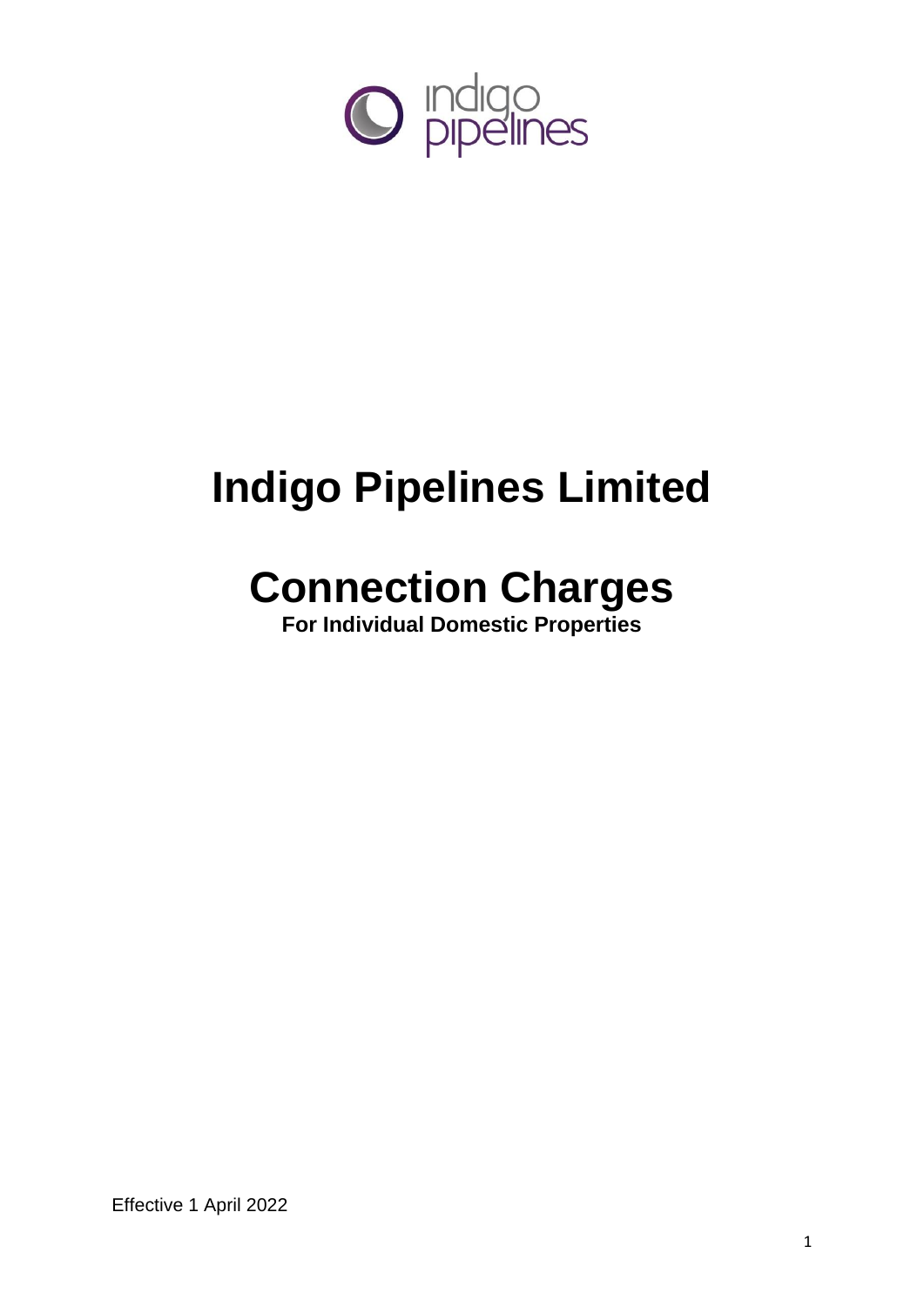## **Contents**

## <span id="page-1-0"></span>**Introduction**

The following Charges statement sets out the principles and methods used to determine charges for gas distribution connection services. This applies to an individual connection to an **existing domestic property** (consumption under 73,200 kWh per annum) located within 23 metres of an Indigo Pipelines network, as per our Gas Transporters Licence Condition 4b.

Indigo Pipelines Limited is committed to delivering the best possible service to our consumers. The operation of Indigo Pipelines' network assets has been contracted to SSE Energy Solutions, a trading name of SSE Utility Solutions Ltd, part of SSE plc. SSE is a major utility with many years of experience building and operating public gas networks.

Indigo Pipelines aims to recover those costs it reasonably expects to incur when we provide connection services via our contractor SSE Energy Solutions.

#### **Important Information**

The following types of connections to an Indigo Pipelines network will be quoted on a caseby-case basis by SSE Energy Solutions:

- Industrial & Commercial Connections
- Multi-Site Connections
- Connection to a New Build domestic property
- Connection from an Intermediate or Medium Pressure Indigo Pipelines network\*
- Applications from Housing Developers, Agents or Landlords\*\*

\* To find out the pressure type of your nearest Indigo Pipelines network or if you have any questions regarding a connection to our network, please refer to the *Contacting Us* section of this leaflet.

\*\* Evidence in respect of the identification of the person who owns / occupies a premise may be required.

All connections are quoted **without** the provision of a meter. To arrange the installation of a gas meter you must contract with a licensed Gas Supplier, you can obtain a list of Licensed Gas Suppliers by contacting Ofgem.

Quotations are provided based on information supplied by the requestor; if this information is found to be incorrect, Indigo Pipelines reserve the right to charge an additional fee to cover the costs of any additional work required.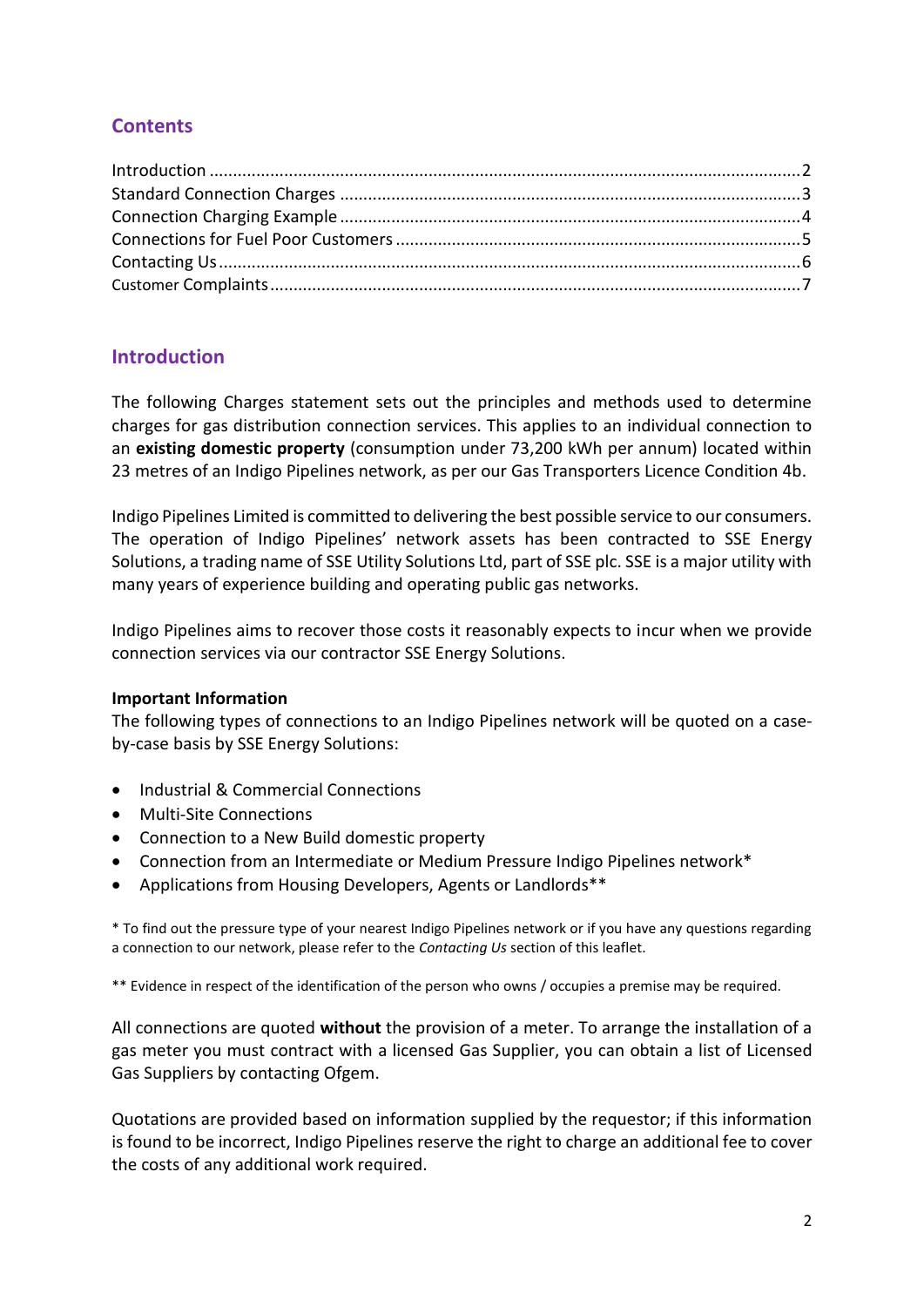## <span id="page-2-0"></span>**Standard Connection Charges**

These charges are applicable for a domestic customer wishing to connect to the Indigo Pipelines Low Pressure network.

The connection and up to the first 10 metres of pipework in Public Land only is given free of charge irrespective of the Surface Type.

Additional lengths of pipework will be charged at the following rates:

## **Public Land**

| <b>Surface Type</b>        | <b>Cost per Metre</b> |  |
|----------------------------|-----------------------|--|
| Road / Highway             | £316                  |  |
| 'A' Class Carriageway      | £423                  |  |
| Pavement / Footpath        | £162                  |  |
| Unmade (Grass, Verges etc) | f108                  |  |

#### **Private Land**

| <b>Surface Type</b> | <b>Cost per Metre</b> |  |
|---------------------|-----------------------|--|
| Drive / Footpath    | £135                  |  |
| Unmade/Lawn         | f81                   |  |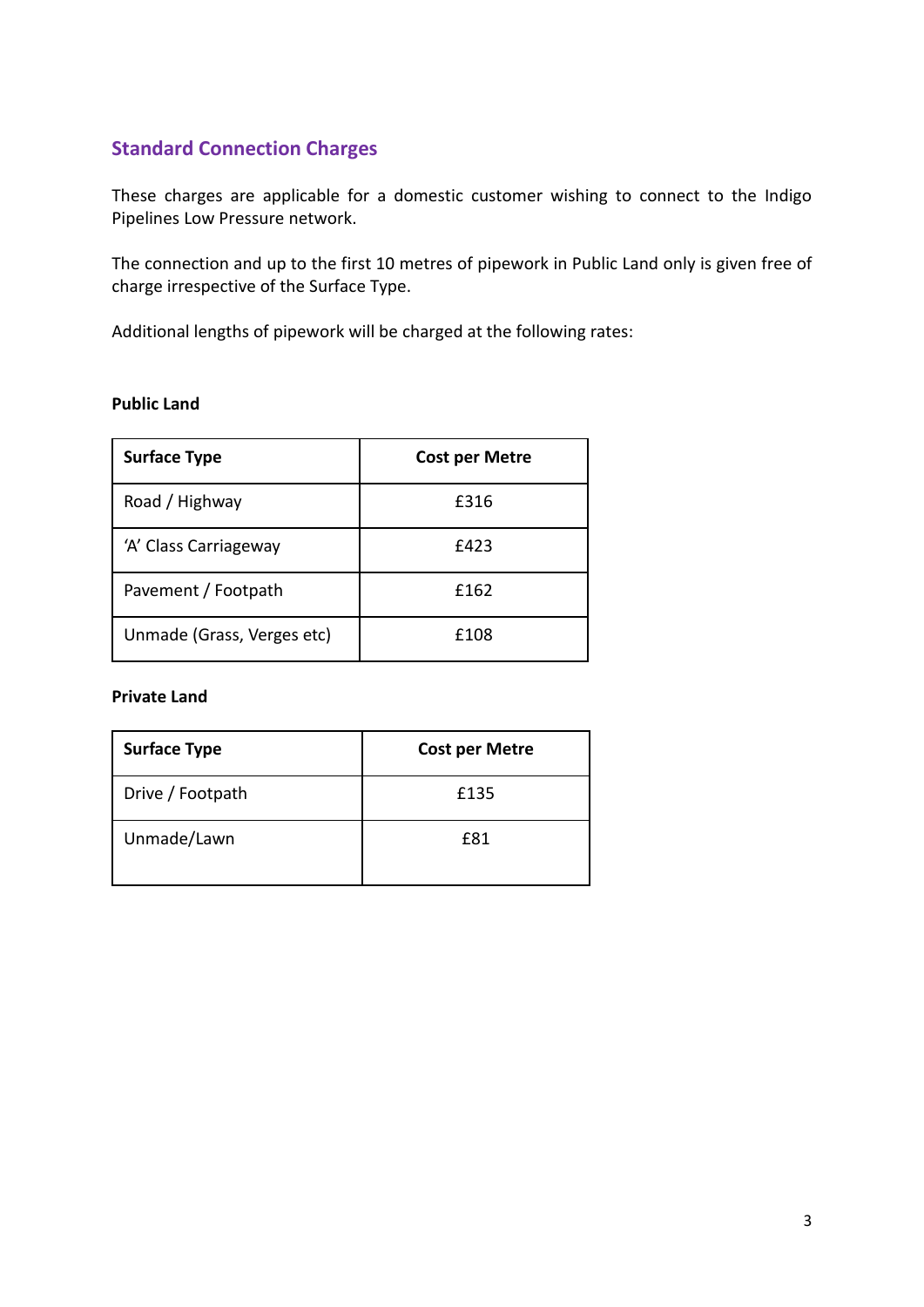## **Meter Box (Optional)**

Once installed, the meter box becomes the property and responsibility of the customer.

Gas Meter to be provided by your Gas Supplier

| <b>Meter Box Type</b>                               | Cost |
|-----------------------------------------------------|------|
| Unibox                                              | f162 |
| <b>Bolt on Box</b>                                  | £162 |
| Cavity Wall Box (to be fitted by<br>Owner/Occupier) | £108 |

<span id="page-3-0"></span>An example of these Standard Charges is provided below:



| <b>Section</b>   | <b>Type</b>             | <b>Distance</b> | <b>Cost</b>               |
|------------------|-------------------------|-----------------|---------------------------|
| Section A        | Public Highway/Footpath | 10 Metres       | <b>FREE</b>               |
| Section B        | <b>Public Unmade</b>    | 5 Metres        | £540<br>$(5 \times £108)$ |
| Section C        | <b>Public Footpath</b>  | 1 Metre         | £162                      |
| Section D        | <b>Private Footpath</b> | 1 Metre         | £135                      |
| Section E        | <b>Private Unmade</b>   | 2 Metres        | £162<br>$(2 \times £81)$  |
| <b>Meter Box</b> | <b>Unibox</b>           |                 | £162                      |
| Total            |                         |                 | £1161                     |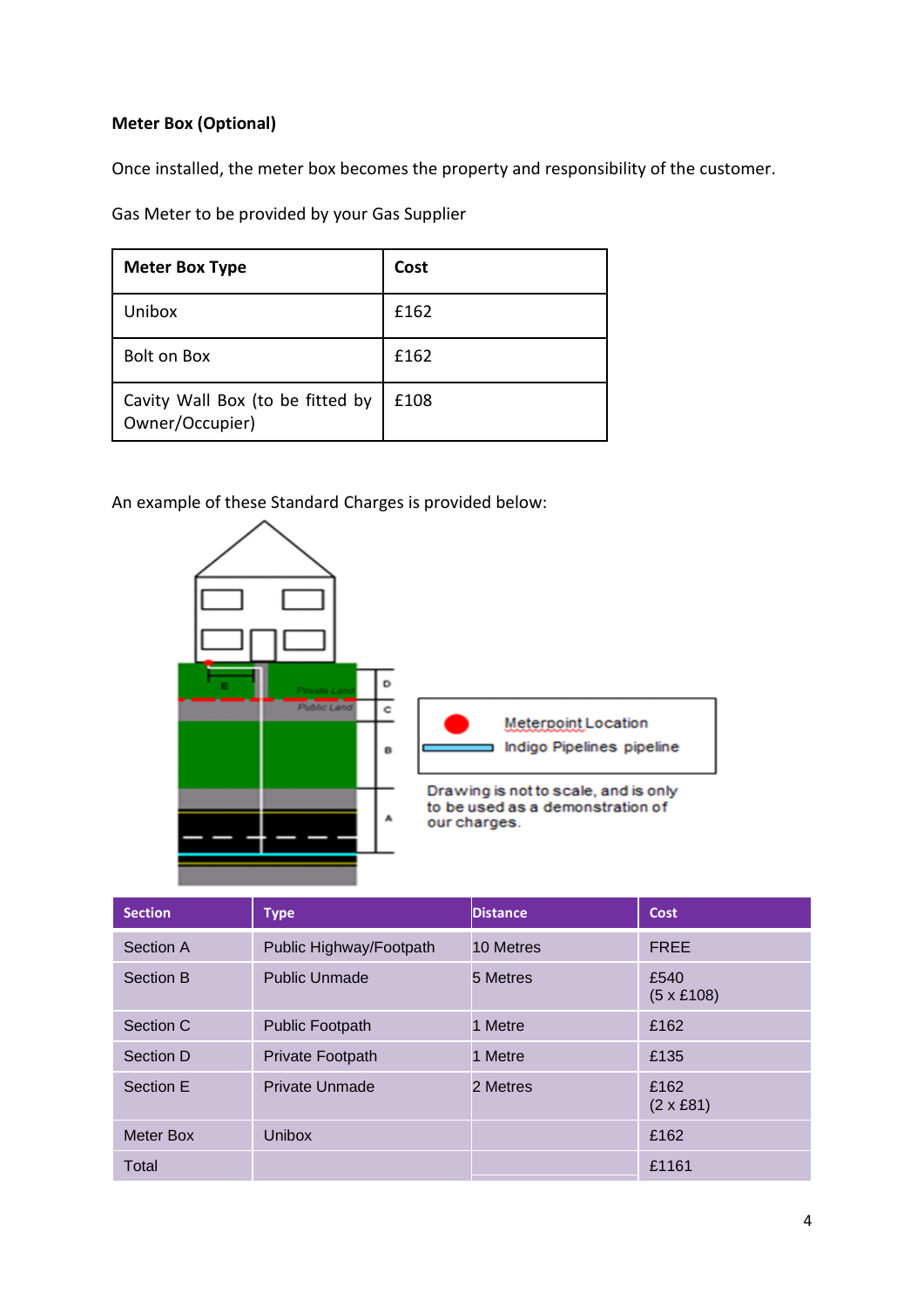## <span id="page-4-0"></span>**Connections for Fuel Poor Customers**

The Fuel Poor Network Extension Scheme is delivered by Gas Transporters in partnership with other organisations. It aims to help vulnerable and fuel poor households switch to a natural gas or heat network to heat their homes. The scheme provides funding to eligible households which helps cover the costs of connecting to a gas or heat network.

Eligible customers that can qualify for the fuel poor discount scheme are those that:

- Reside within the 25% most deprived areas, as measured by the Government's Index of Multiple Deprivation (IMD); or
- are eligible for support under Home Heating Cost Reduction Obligation in England, Wales and Scotland Nest in Wales or the Home Energy Efficiency Programmes in Scotland; or
- •You must be in fuel poverty based on the latest government definition or indicator, currently:
	- In England, the Low-Income High-Cost Indicator where a household's income is below the poverty line (taking into account energy costs) and its energy costs are higher than is typical for its household type
	- In Scotland and Wales, a household spends more than 10% of disposable income on all household fuel use

If you think you may be eligible for funding, please contact us and we will advise you of the Fuel Poor agency for your area who can assess your eligibility and provide additional services. We will use the Ofgem voucher calculator to assess the voucher value available to you. In most cases, the voucher will cover the cost of the connection, however, if the cost of the work required to make the connection is greater than the voucher value, you will be required to contribute.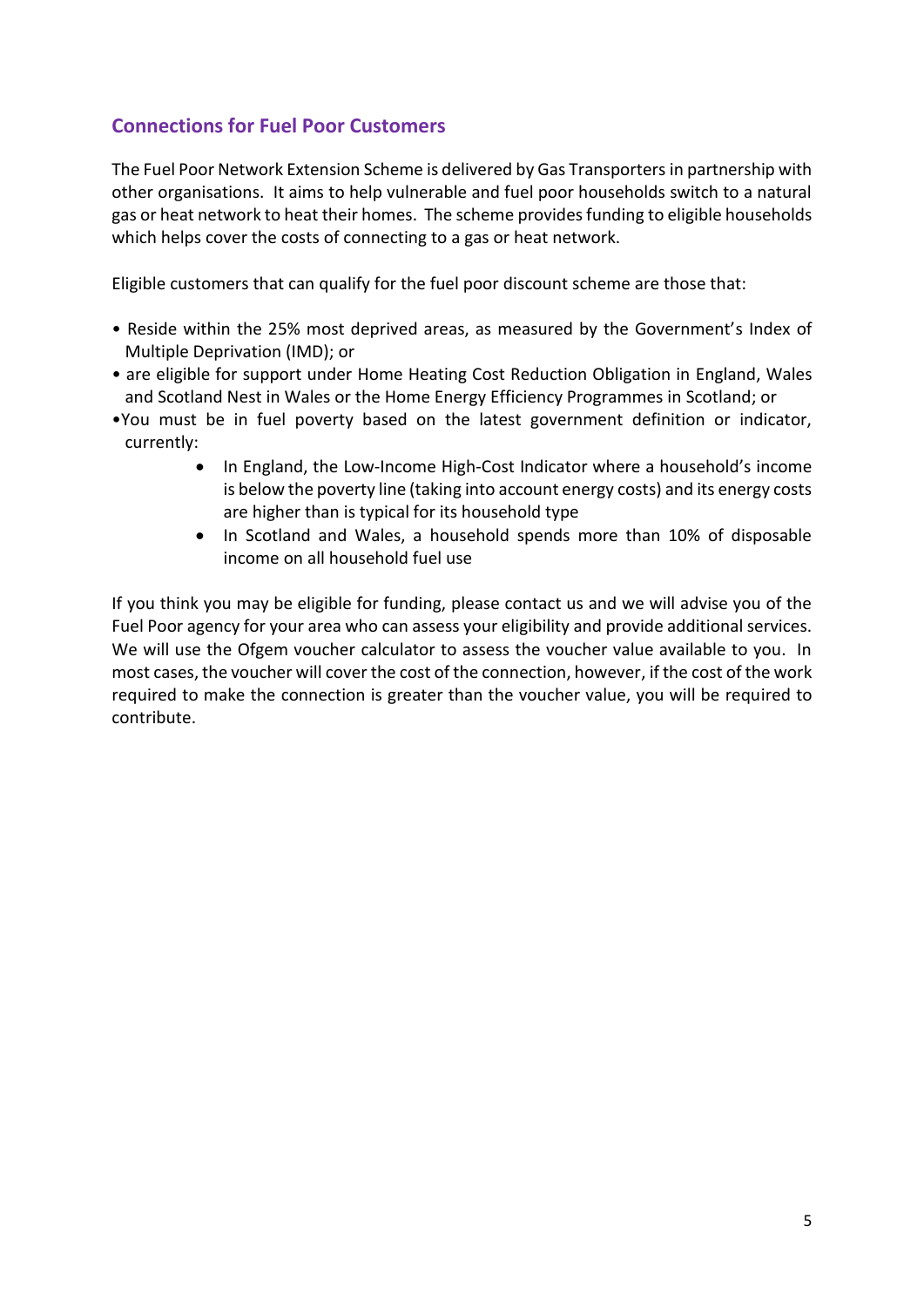## <span id="page-5-0"></span>**Contacting Us**

If you contact us, your personal data will be processed by Indigo Pipelines Limited (or by SSE Energy Solutions on our behalf) to communicate with you and deal with your enquiry, to provide the requested services to you and as part of our efforts to monitor customer communications for quality and training purposes. As a data subject, you have rights relating to your personal data. Full details are set out in:

(1) the Indigo Pipelines Limited privacy notice, which can be accessed at <https://www.indigonetworks.co.uk/privacy-policy/> and

(2) the SSE Energy Solutions privacy notice, which can be accessed at <https://sseenergysolutions.co.uk/privacy-policy/>

### Get Connected

To obtain further information about any of the connection services set out in this document, or to request a quotation for a connection to Indigo Pipelines' network, please contact:

Gas Commercial Operations Team SSE Energy Solutions One Forbury Place Forbury Road Reading Berkshire RG1 3JH

<span id="page-5-1"></span>Tel: 0345 078 6739 Email: [indigoconnections@sse.com](mailto:indigoconnections@sse.com)